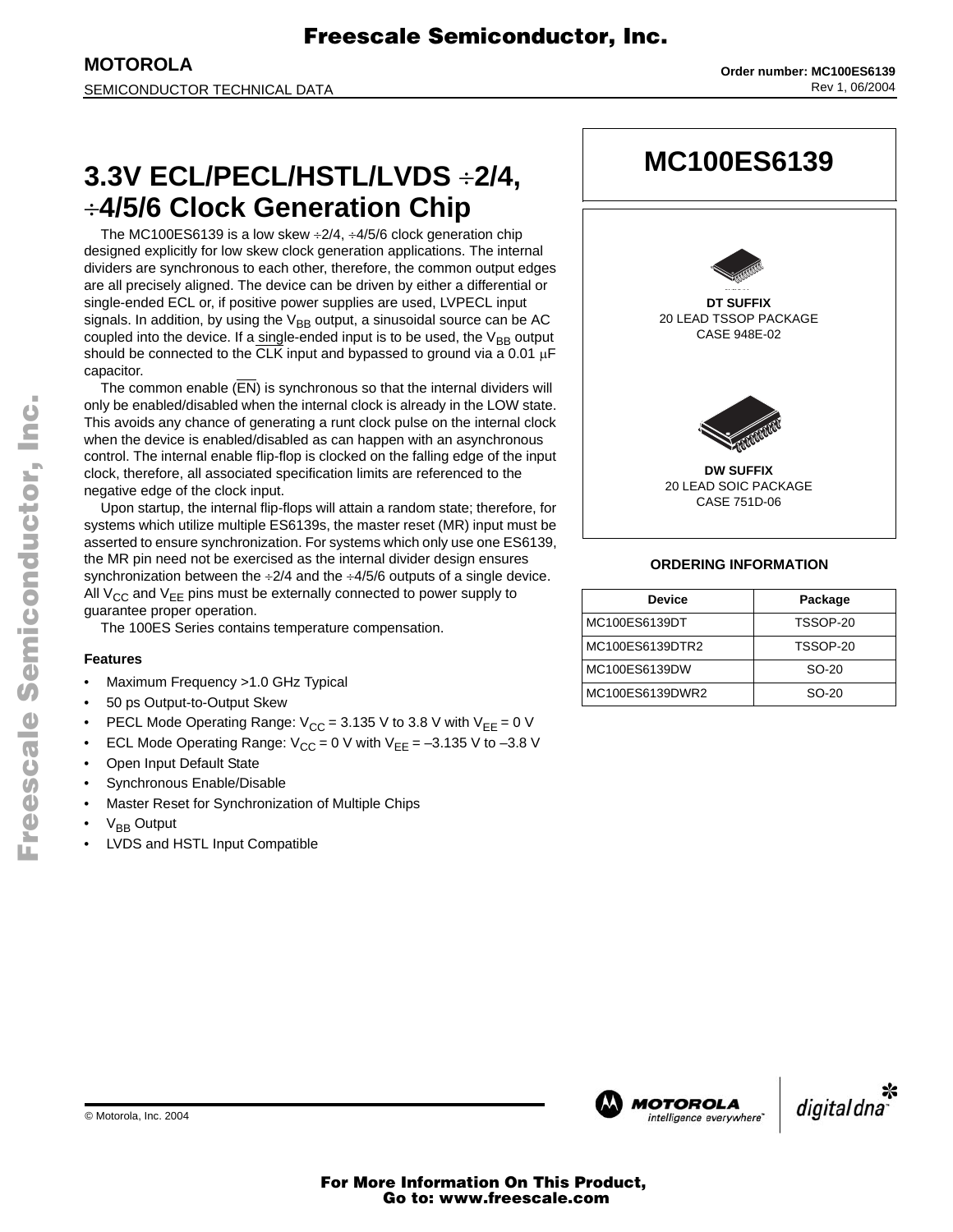

Warning: All  $V_{CC}$  and  $V_{EE}$  pins must be externally connected to Power Supply to guarantee proper operation.

### **Figure 1. 20-Lead Pinout** (Top View)

#### **Table 1. Pin Description**

| Pin                                    | <b>Function</b>                     |
|----------------------------------------|-------------------------------------|
| CLK <sup>1</sup> , $CLK1$              | <b>ECL Diff Clock Inputs</b>        |
| FN <sup>1</sup>                        | <b>ECL Sync Enable</b>              |
| MR <sup>1</sup>                        | <b>ECL Master Reset</b>             |
| $\rm V_{BB}$                           | <b>ECL Reference Output</b>         |
| $Q0, Q1, Q0, Q1$                       | ECL Diff $\div 2/4$ Outputs         |
| $Q2, Q3, \overline{Q2}, \overline{Q3}$ | ECL Diff $\div 4/5/6$ Outputs       |
| DIVSELa <sup>1</sup>                   | ECL Freq. Select Input ÷2/4         |
| DIVSELb0 <sup>1</sup>                  | ECL Freq. Select Input ÷4/5/6       |
| DIVSELb1 <sup>1</sup>                  | ECL Freq. Select Input $\div 4/5/6$ |
| $V_{CC}$                               | <b>ECL Positive Supply</b>          |
| $V_{EE}$                               | <b>ECL Negative Supply</b>          |

1. Pins will default low when left open.



#### **Table 2. Function Tables**

| CLK | ΕN | ΜR | <b>Function</b> |
|-----|----|----|-----------------|
|     |    |    | <b>Divide</b>   |
|     |    |    | Hold Q0:3       |
|     |    |    | Reset Q0:3      |

 $X = Don't Care$ 

 $Z =$  Low-to-High Transition

ZZ = High-to-Low Transition

|          | <b>DIVSELa</b>       | Q0:1 Outputs                                             |  |  |
|----------|----------------------|----------------------------------------------------------|--|--|
|          |                      | Divide by 2<br>Divide by 4                               |  |  |
| DIVSELb0 | DIVSEL <sub>b1</sub> | Q2:3 Outputs                                             |  |  |
| н<br>Н   |                      | Divide by 4<br>Divide by 6<br>Divide by 5<br>Divide by 5 |  |  |

Fr  $\boldsymbol{\Phi}$  $\bf \Phi$  $\boldsymbol{\eta}$  $\mathbf 0$ ale  $\boldsymbol{g}$  $\bf \Phi$ mic o n d u  $\mathbf 0$ t o r, I n .<br>ق

MOTOROLA 2 TIMING SOLUTIONS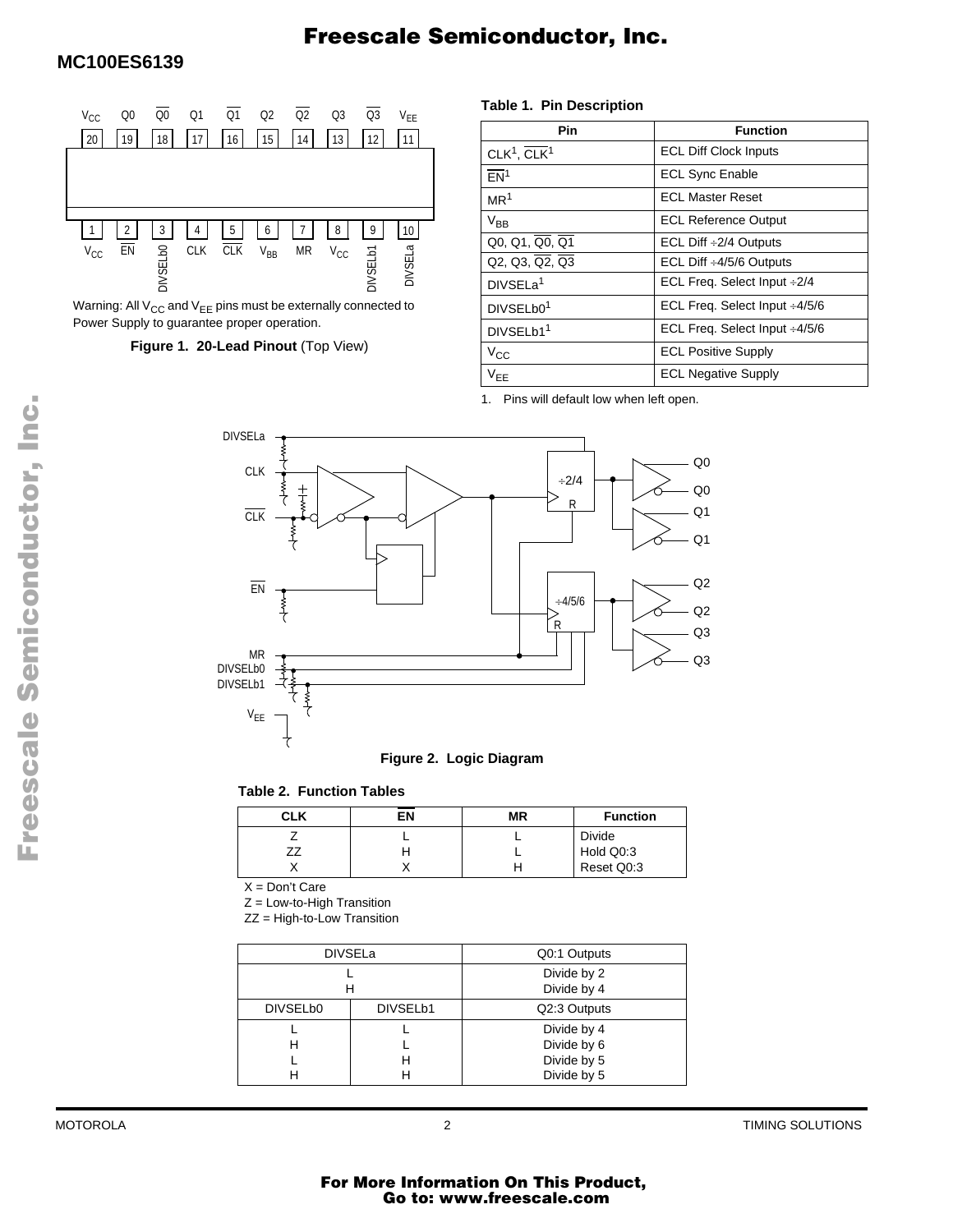



**Figure 4. Timing Diagram**

#### **Table 3. Attributes**

| <b>Characteristics</b>           | Value                                                     |                                 |
|----------------------------------|-----------------------------------------------------------|---------------------------------|
| Internal Input Pulldown Resistor | 75 k $\Omega$                                             |                                 |
| Internal Input Pullup Resistor   | 75 k $\Omega$                                             |                                 |
| <b>ESD Protection</b>            | Human Body Model<br>Machine Model<br>Charged Device Model | $> 4$ kV<br>> 200 V<br>$> 2$ kV |

Meets or exceeds JEDEC Spec EIA/JESD78 IC Latchup Test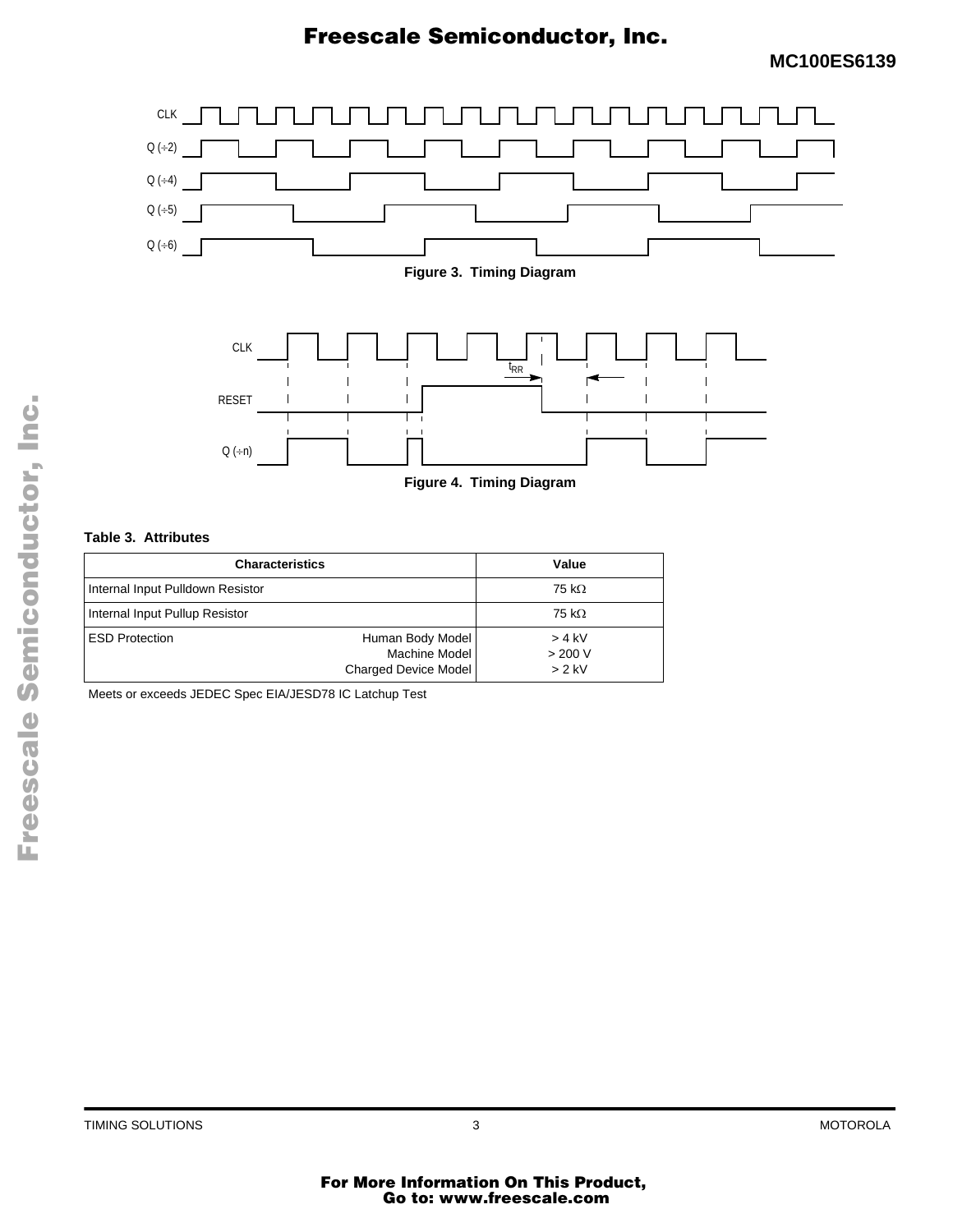### **MC100ES6139**

# Freescale Semiconductor, Inc.

### **Table 4. Maximum Ratings<sup>1</sup>**

| Symbol           | <b>Parameter</b>                                                | <b>Condition 1</b>               | <b>Condition 2</b>                     | Rating            | <b>Units</b> |
|------------------|-----------------------------------------------------------------|----------------------------------|----------------------------------------|-------------------|--------------|
| $V_{\rm CC}$     | <b>PECL Mode Power Supply</b>                                   | $V_{EE} = 0 V$                   |                                        | 3.9               | V            |
| $V_{EE}$         | <b>ECL Mode Power Supply</b>                                    | $V_{CC} = 0 V$                   |                                        | $-3.9$            | $\vee$       |
| $V_{I}$          | <b>PECL Mode Input Voltage</b><br><b>ECL Mode Input Voltage</b> | $V_{EE} = 0 V$<br>$V_{CC} = 0 V$ | $V_1 \leq V_{CC}$<br>$V_I \geq V_{EE}$ | 3.9<br>$-3.9$     | V<br>$\vee$  |
| $I_{\text{out}}$ | <b>Output Current</b>                                           | Continuous<br>Surge              |                                        | 50<br>100         | mA<br>mA     |
| <sup>I</sup> BB  | V <sub>RR</sub> Sink/Source                                     |                                  |                                        | ± 0.5             | mA           |
| TA               | <b>Operating Temperature Range</b>                              |                                  |                                        | $-40$ to $+85$    | $^{\circ}C$  |
| $T_{\text{stg}}$ | Storage Temperature Range                                       |                                  |                                        | $-65$ to $+150$   | $^{\circ}C$  |
| $\theta_{JA}$    | Thermal Resistance (Junction-to-Ambient)                        | 0 LFPM<br>500 LFPM               | 20 TSSOP<br>20 TSSOP                   | 74<br>64          | °C/W<br>°C/W |
|                  |                                                                 | 0 LFPM<br>500 LFPM               | 20 SOIC<br>20 SOIC                     | <b>TBD</b><br>TBD | °C/W<br>°C/W |

1. Maximum Ratings are those values beyond which device damage may occur.

### **Table 5. DC Characteristics** (V<sub>CC</sub> = 0 V, V<sub>EE</sub> = -3.8 V to -3.135 V or V<sub>CC</sub> = 3.135 V to 3.8 V, V<sub>EE</sub> = 0 V)<sup>1</sup>

|                        |                                               |                    | $-40^\circ C$       |                        | $0^\circ$ C to 85 $^\circ$ C |                   |                     |      |
|------------------------|-----------------------------------------------|--------------------|---------------------|------------------------|------------------------------|-------------------|---------------------|------|
| Symbol                 | <b>Characteristic</b>                         | <b>Min</b>         | Typ                 | Max                    | Min                          | Typ               | Max                 | Unit |
| <sub>EE</sub>          | Power Supply Current                          |                    | 35                  | 60                     |                              | 35                | 60                  | mA   |
| $V_{OH}$               | Output HIGH Voltage <sup>2</sup>              | $V_{\rm CC}$ –1150 | $V_{\rm CC} - 1020$ | $V_{\rm CC}$ –800      | $V_{\text{CC}} - 1200$       | $V_{\rm CC}$ –970 | $V_{\rm CC}$ –750   | mV   |
| $V_{OL}$               | Output LOW Voltage <sup>2</sup>               | $V_{CC} - 1950$    | $V_{CC}$ -1620      | $V_{\text{CC}} - 1250$ | $V_{\rm CC} - 2000$          | $V_{CC}$ -1680    | $V_{\rm CC} - 1300$ | mV   |
| $V_{\text{IH}}$        | Input HIGH Voltage (Single-Ended)             | $V_{\rm CC}$ –1165 |                     | $V_{CC}$ -880          | $V_{C}$ –1165                |                   | $V_{CC}$ -880       | mV   |
| $V_{IL}$               | Input LOW Voltage (Single-Ended)              | $V_{CC}$ –1810     |                     | $V_{\rm CC}$ –1475     | $V_{CC}$ –1810               |                   | $V_{\rm CC}$ –1475  | mV   |
| $V_{BB}$               | Output Reference Voltage                      | $V_{CC} - 1400$    |                     | $V_{CC} - 1200$        | $V_{\rm CC} - 1400$          |                   | $V_{\rm CC} - 1200$ | mV   |
| $V_{PP}$               | Differential Input Voltage <sup>3</sup>       | 0.12               |                     | 1.3                    | 0.12                         |                   | 1.3                 | V    |
| <b>V<sub>CMR</sub></b> | Differential Cross Point Voltage <sup>4</sup> | $V_{FF}$ +0.2      |                     | $V_{\rm CC}$ –1.1      | $V_{EE}$ +0.2                |                   | $V_{CC}$ -1.1       | V    |
| $I_{\text{IH}}$        | Input HIGH Current                            |                    |                     | 150                    |                              |                   | 150                 | μA   |
| ΙL.                    | Input LOW Current                             | 0.5                |                     |                        | 0.5                          |                   |                     | μA   |

1. MC100ES6139 circuits are designed to meet the DC specifications shown in the above table after thermal equilibrium has been established. The circuit is in a test socket or mounted on a printed circuit board and transverse airflow greater than 500 lfpm is maintained.

2. All loading with 50  $\Omega$  to V<sub>CC</sub>-2.0 volts.

3.  $V_{PP}$  (DC) is the minimum differential input voltage swing required to maintain device functionality.

4. V<sub>CMR</sub> (DC) is the crosspoint of the differential input signal. Functional operation is obtained when the crosspoint is within the V<sub>CMR</sub> (DC) range and the input swing lies within the  $V_{PP}$  (DC) specification.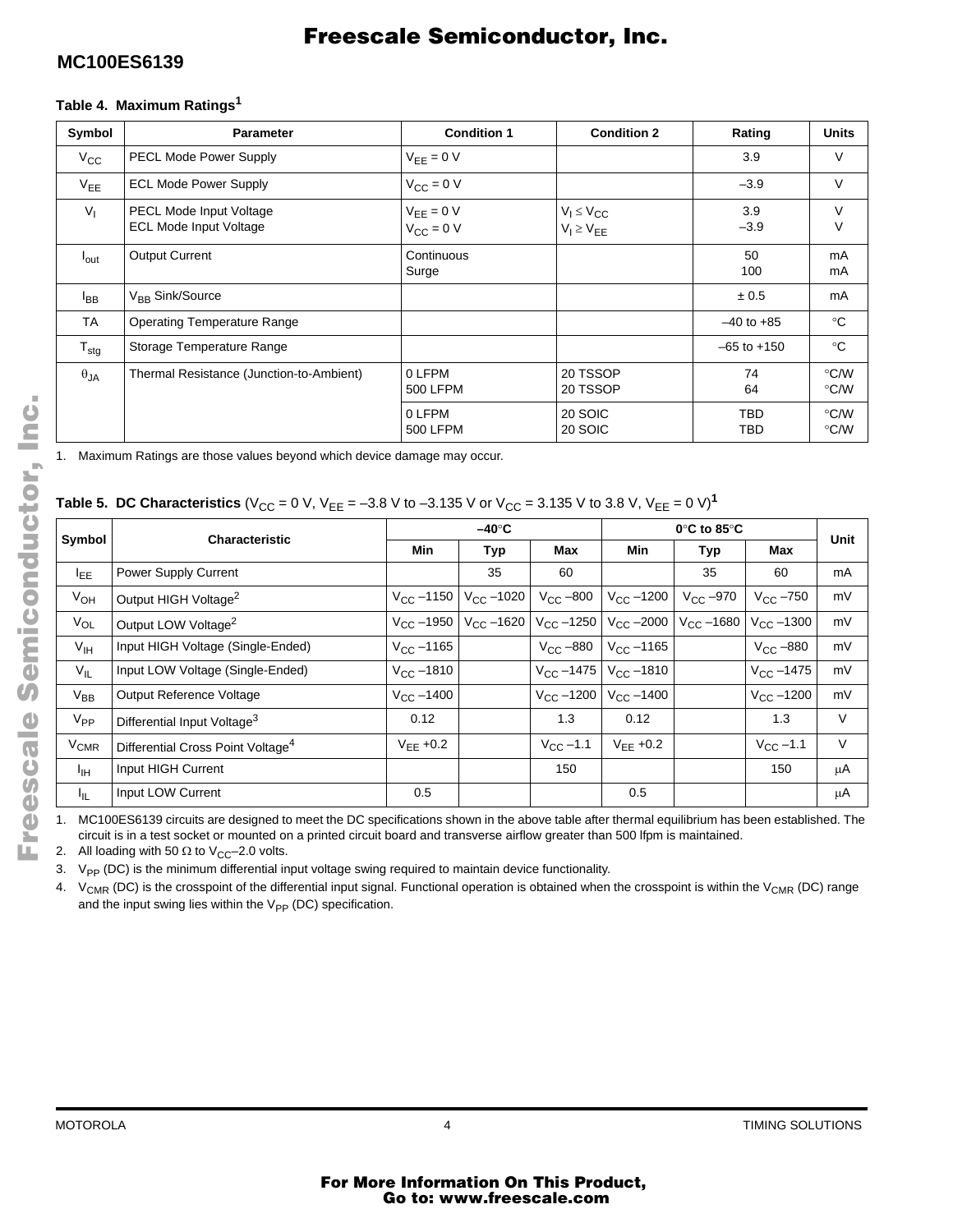|                                        |                                                                 |                                 |               |               |                  | ັ              |            |                   |               |            |                  |        |
|----------------------------------------|-----------------------------------------------------------------|---------------------------------|---------------|---------------|------------------|----------------|------------|-------------------|---------------|------------|------------------|--------|
|                                        | Characteristic                                                  |                                 |               | $-40^\circ C$ |                  | $25^{\circ}$ C |            | 85°C              |               |            | <b>Unit</b>      |        |
| Symbol                                 |                                                                 |                                 | Min           | Тур           | Max              | Min            | Typ        | Max               | Min           | Typ        | Max              |        |
| t <sub>max</sub>                       | Maximum Frequency                                               |                                 |               | >1            |                  |                | >1         |                   |               | >1         |                  | GHz    |
| t <sub>PLH</sub> ,<br>$t_{\text{PHL}}$ | <b>Propagation Delay</b>                                        | CLK, Q (Diff)<br>MR, Q          | 550<br>400    |               | 850<br>850       | 550<br>400     |            | 850<br>850        | 550<br>400    |            | 850<br>850       | ps     |
| $t_{RR}$                               | <b>Reset Recovery</b>                                           |                                 | 200           | 100           |                  | 200            | 100        |                   | 200           | 100        |                  | ps     |
| $t_{\rm s}$                            | Setup Time                                                      | EN, CLK<br>DIVSEL, CLK          | 200<br>400    | 120<br>180    |                  | 200<br>400     | 120<br>180 |                   | 200<br>400    | 120<br>180 |                  | ps     |
| $t_{h}$                                | <b>Hold Time</b>                                                | CLK, EN<br>CLK, DIVSEL          | 100<br>200    | 50<br>140     |                  | 100<br>200     | 50<br>140  |                   | 100<br>200    | 50<br>140  |                  | ps     |
| t <sub>PW</sub>                        | Minimum Pulse Width                                             | <b>MR</b>                       | 550           | 450           |                  | 550            | 450        |                   | 550           | 450        |                  | ps     |
| t <sub>SKEW</sub>                      | <b>Within Device Skew</b><br>Device-to-Device Skew <sup>2</sup> | Q, Q<br>$Q, Q$ @ Same Frequency |               |               | 100<br>50<br>300 |                |            | 100<br>50<br>300  |               |            | 100<br>50<br>300 | ps     |
| <sup>t</sup> JITTER                    | Cycle-to-Cycle Jitter                                           | $(RSM 1\sigma)$                 |               |               |                  |                |            | 1                 |               |            | 1                | ps     |
| $V_{PP}$                               | Input Voltage Swing (Differential)                              |                                 | 200           |               | 1200             | 200            |            | 1200              | 200           |            | 1200             | mV     |
| <b>V<sub>CMR</sub></b>                 | Differential Cross Point Voltage                                |                                 | $V_{EE}$ +0.2 |               | $V_{CC}$ -1.2    | $V_{EE}$ +0.2  |            | $V_{\rm CC}$ –1.2 | $V_{EE}$ +0.2 |            | $V_{CC}$ -1.2    | $\vee$ |
| $t_r$<br>t <sub>f</sub>                | <b>Output Rise/Fall Times</b><br>$(20\% - 80\%)$                | $Q, \overline{Q}$               | 50            |               | 300              | 50             |            | 300               | 50            |            | 300              | ps     |

1. Measured using a 750 mV source, 50% duty cycle clock source. All loading with 50  $\Omega$  to V<sub>CC</sub> –2.0 V.

2. Skew is measured between outputs under identical transitions. Duty cycle skew is defined only for differential operation when the delays are measured from the cross point of the inputs to the cross point of the outputs.



**Figure 5. Typical Termination for Output Driver and Device Evaluation**

TIMING SOLUTIONS 5 MOTOROLA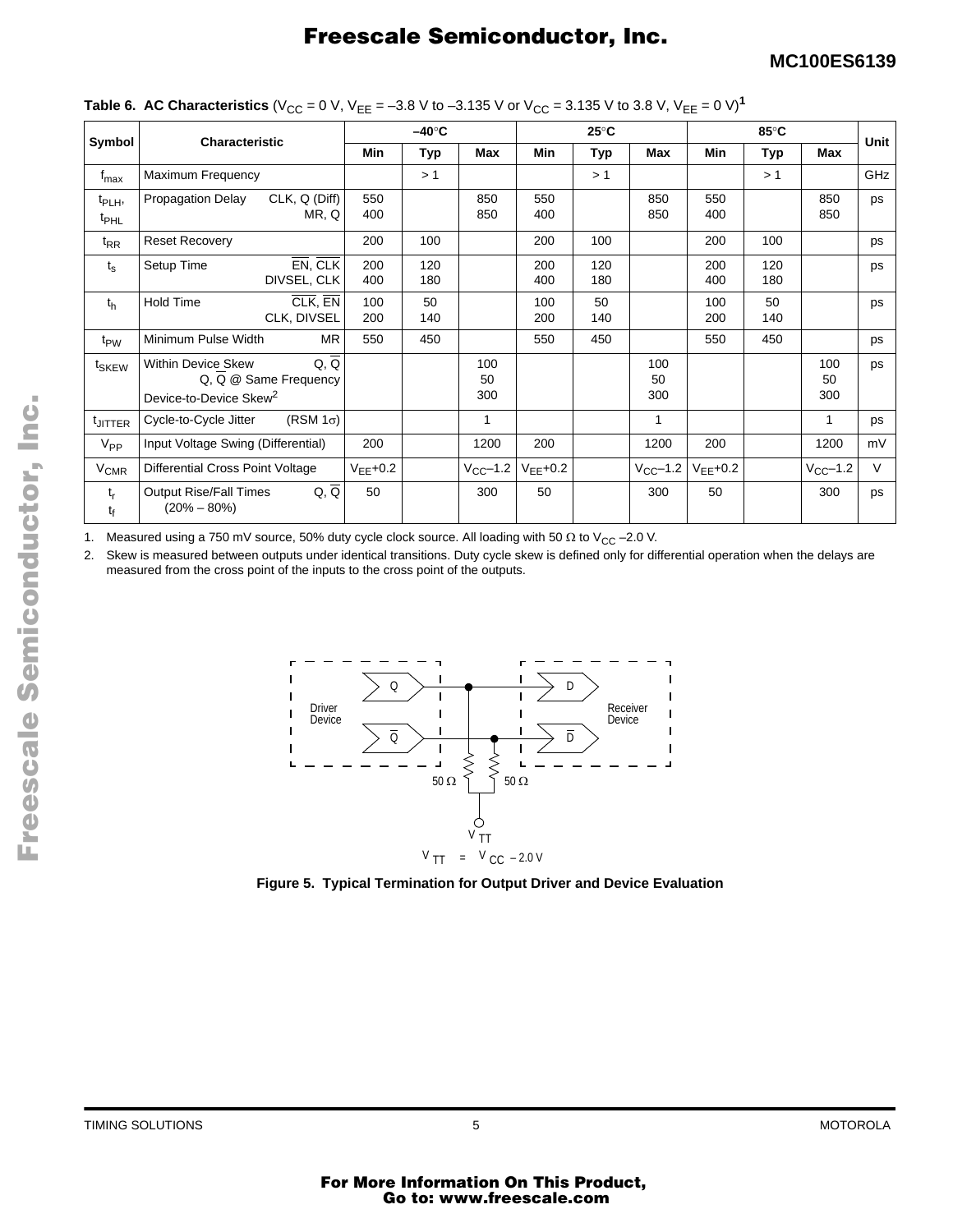### **MC100ES6139**

#### **Marking Notes:**

| <b>Device Nomenclature</b> | 20-Lead TSSOP Marking | 20-Lead SOIC W/B Marking |
|----------------------------|-----------------------|--------------------------|
| MC100ES6139DT              | 6139                  |                          |
| MC100ES6139DW              |                       | MC100ES6139              |

#### **Trace Code Identification for 20 SOIC: AWLYYWW**

"A" - The First character indicates the Assembly location.

"WL" - The Second & Third characters indicate the Source Wafer Lot Tracking Code.

"YY" - The Fourth & Fifth characters indicate the Year device was assembled.

"WW" - The Sixth & Seventh characters indicate the Work Week device was assembled.

#### **Trace Code Identification for 20 TSSOP: ALYW**

"A" - The First character indicates the Assembly location.

"L" - The Second character indicates the Source Wafer Lot Tracking Code.

"Y" - The Third character indicates the "ALPHA CODE" of the year device was assembled.

"W" - The Fourth character indicates the "ALPHA CODE" of the Work Week device was assembled.

|            | The "Y" Year ALPHA CODES |                       |  | The "W" Work Week ALPHA CODES |                            |
|------------|--------------------------|-----------------------|--|-------------------------------|----------------------------|
| Year       | <b>Month</b>             | <b>Work Week Code</b> |  | 1st 6 Months (WW01 - WW26)    | 2nd 6 Months (WW27 - WW52) |
| $A = 2003$ | FIRST 6 MONTHS           | WW01 - WW26           |  | $A = WW01$                    | $A = WW27$                 |
| $B = 2003$ | <b>SECOND 6 MONTHS</b>   | WW27 - WW52           |  | $B = WW02$                    | $B = WW28$                 |
| $C = 2004$ | FIRST 6 MONTHS           | WW01 - WW26           |  | $C = WW03$                    | $C = WW29$                 |
| $D = 2004$ | <b>SECOND 6 MONTHS</b>   | WW27 - WW52           |  | $D = WW04$                    | $D = WW30$                 |
| $E = 2005$ | FIRST 6 MONTHS           | WW01 - WW26           |  | $E = WW05$                    | $E = WW31$                 |
| $F = 2005$ | <b>SECOND 6 MONTHS</b>   | WW27 - WW52           |  | $F = WW06$                    | $F = WW32$                 |
| $G = 2006$ | FIRST 6 MONTHS           | WW01 - WW26           |  | $G = WW07$                    | $G = WW33$                 |
| $H = 2006$ | <b>SECOND 6 MONTHS</b>   | WW27 - WW52           |  | $H = WW08$                    | $H = WW34$                 |
| $I = 2007$ | FIRST 6 MONTHS           | WW01 - WW26           |  | $I = WW09$                    | $I = WW35$                 |
| $J = 2007$ | <b>SECOND 6 MONTHS</b>   | WW27 - WW52           |  | $J = WW10$                    | $J = WW36$                 |
| $K = 2008$ | FIRST 6 MONTHS           | WW01 - WW26           |  | $K = WW11$                    | $K = WW37$                 |
| $L = 2008$ | <b>SECOND 6 MONTHS</b>   | WW27 – WW52           |  | $L = WW12$                    | $L = WW38$                 |
| $M = 2009$ | FIRST 6 MONTHS           | WW01 - WW26           |  | $M = WW13$                    | $M = WW39$                 |
| $N = 2009$ | <b>SECOND 6 MONTHS</b>   | WW27 – WW52           |  | $N = WW14$                    | $N = WW40$                 |
| $O = 2010$ | FIRST 6 MONTHS           | WW01 - WW26           |  | $O = WW15$                    | $O = WW41$                 |
| $P = 2010$ | <b>SECOND 6 MONTHS</b>   | WW27 - WW52           |  | $P = WW16$                    | $P = WW42$                 |
| $Q = 2011$ | FIRST 6 MONTHS           | WW01 - WW26           |  | $Q = WW17$                    | $Q = WW43$                 |
| $R = 2011$ | <b>SECOND 6 MONTHS</b>   | WW27 - WW52           |  | $R = WW18$                    | $R = WW44$                 |
| $S = 2012$ | FIRST 6 MONTHS           | WW01 - WW26           |  | $S = WW19$                    | $S = WW45$                 |
| $T = 2012$ | <b>SECOND 6 MONTHS</b>   | WW27 - WW52           |  | $T = WW20$                    | $T = WW46$                 |
| $U = 2013$ | FIRST 6 MONTHS           | WW01 - WW26           |  | $U = WW21$                    | $U = WW47$                 |
| $V = 2013$ | <b>SECOND 6 MONTHS</b>   | WW27 - WW52           |  | $V = WW22$                    | $V = WW48$                 |
| $W = 2014$ | FIRST 6 MONTHS           | WW01 - WW26           |  | $W = WW23$                    | $W = WW49$                 |
| $X = 2014$ | <b>SECOND 6 MONTHS</b>   | WW27 - WW52           |  | $X = WW24$                    | $X = WW50$                 |
| $Y = 2015$ | FIRST 6 MONTHS           | WW01 - WW26           |  | $Y = WW25$                    | $Y = WW51$                 |
| $Z = 2015$ | <b>SECOND 6 MONTHS</b>   | WW27 - WW52           |  | $Z = WW26$                    | $Z = WW52$                 |

#### **20 TSSOP Tracecode Marking Example:**



5 | | = Assembly Location

 $\blacksquare$  $A \mid \cdot$  = First Lot Assembled of this device in the designated

Work Week

- $B = 2003$  Second 6 Months, WW27 WW52
- R= WW44 of 2003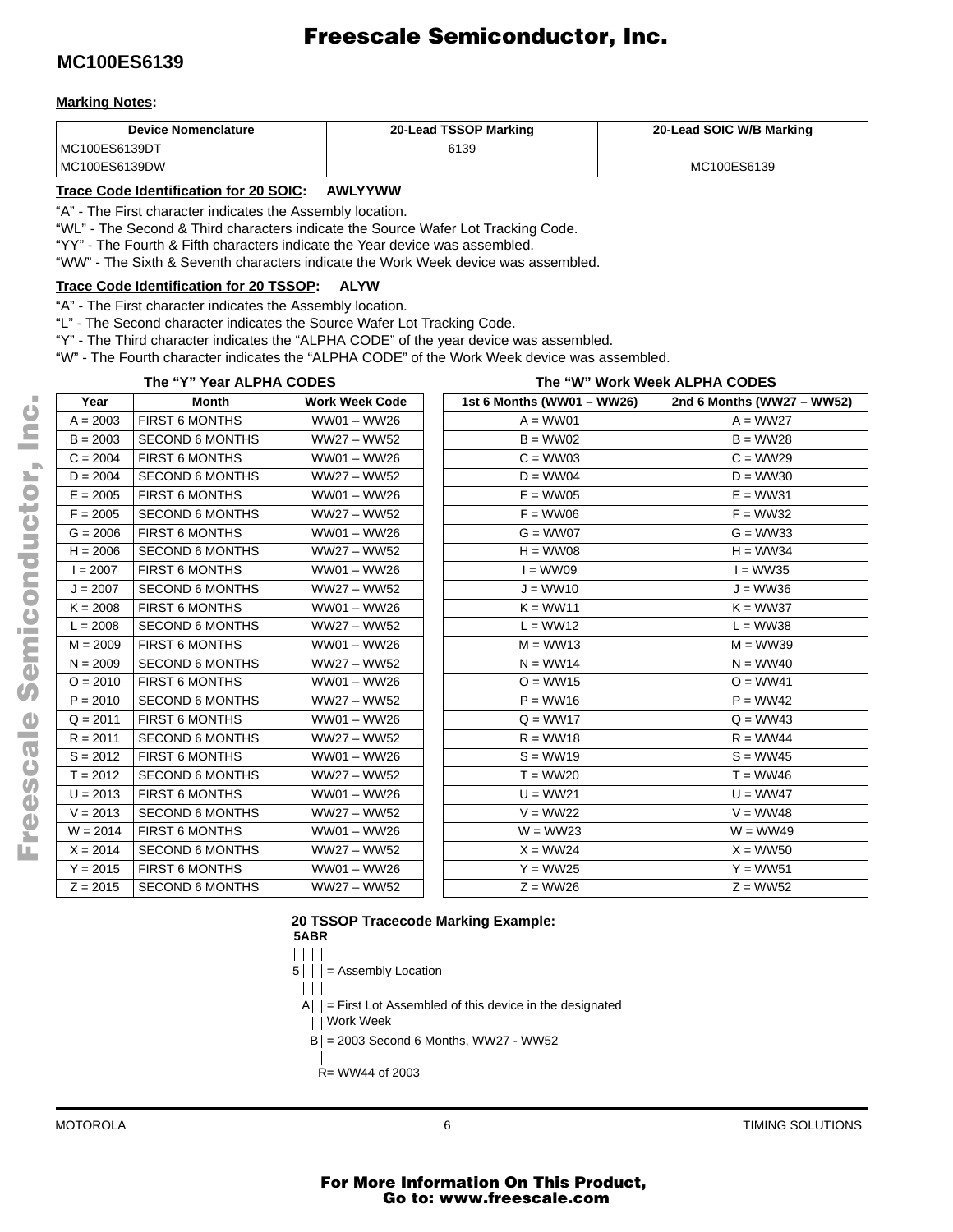**MC100ES6139**

### **OUTLINE DIMENSIONS**

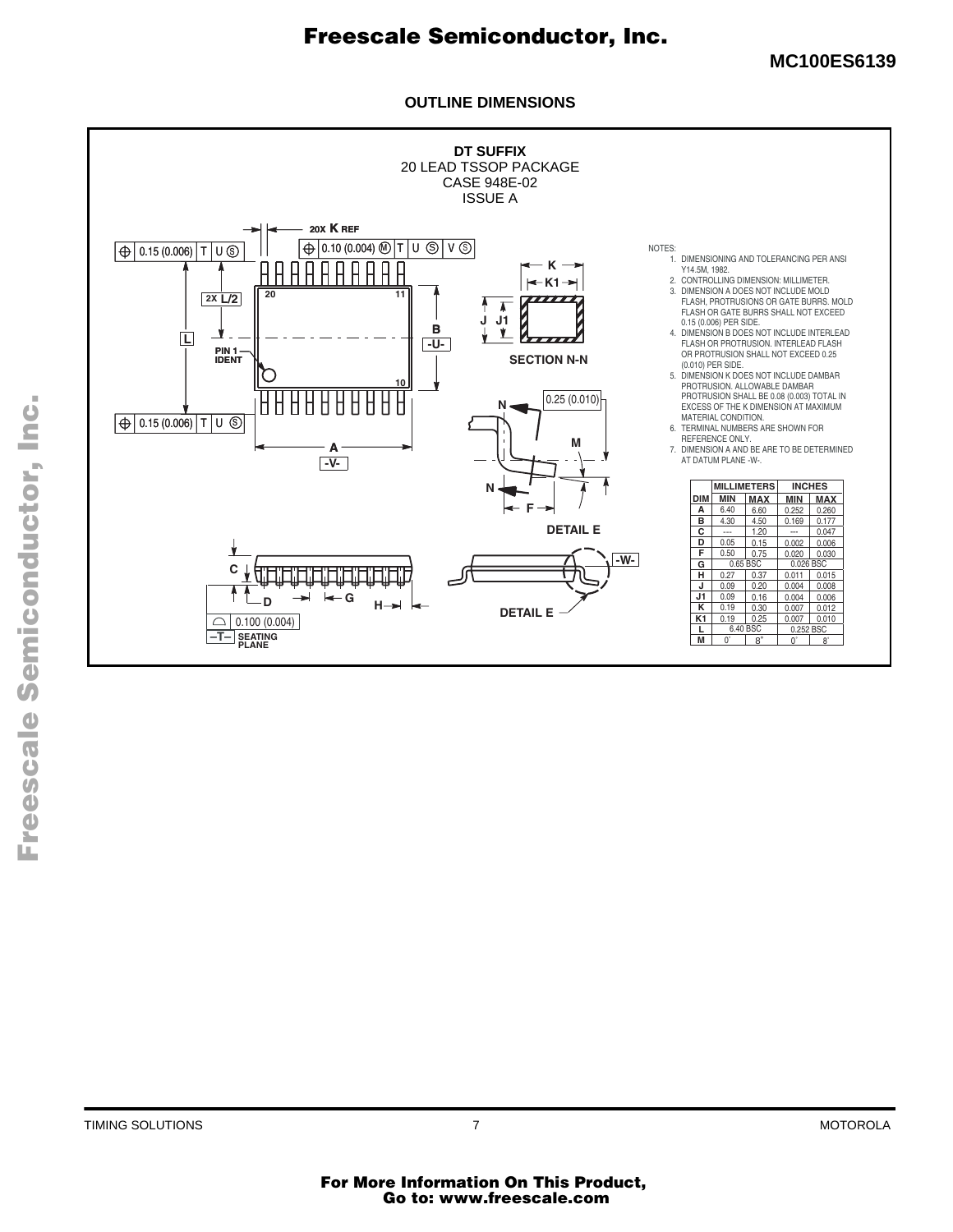**OUTLINE DIMENSIONS**



.<br>ق

F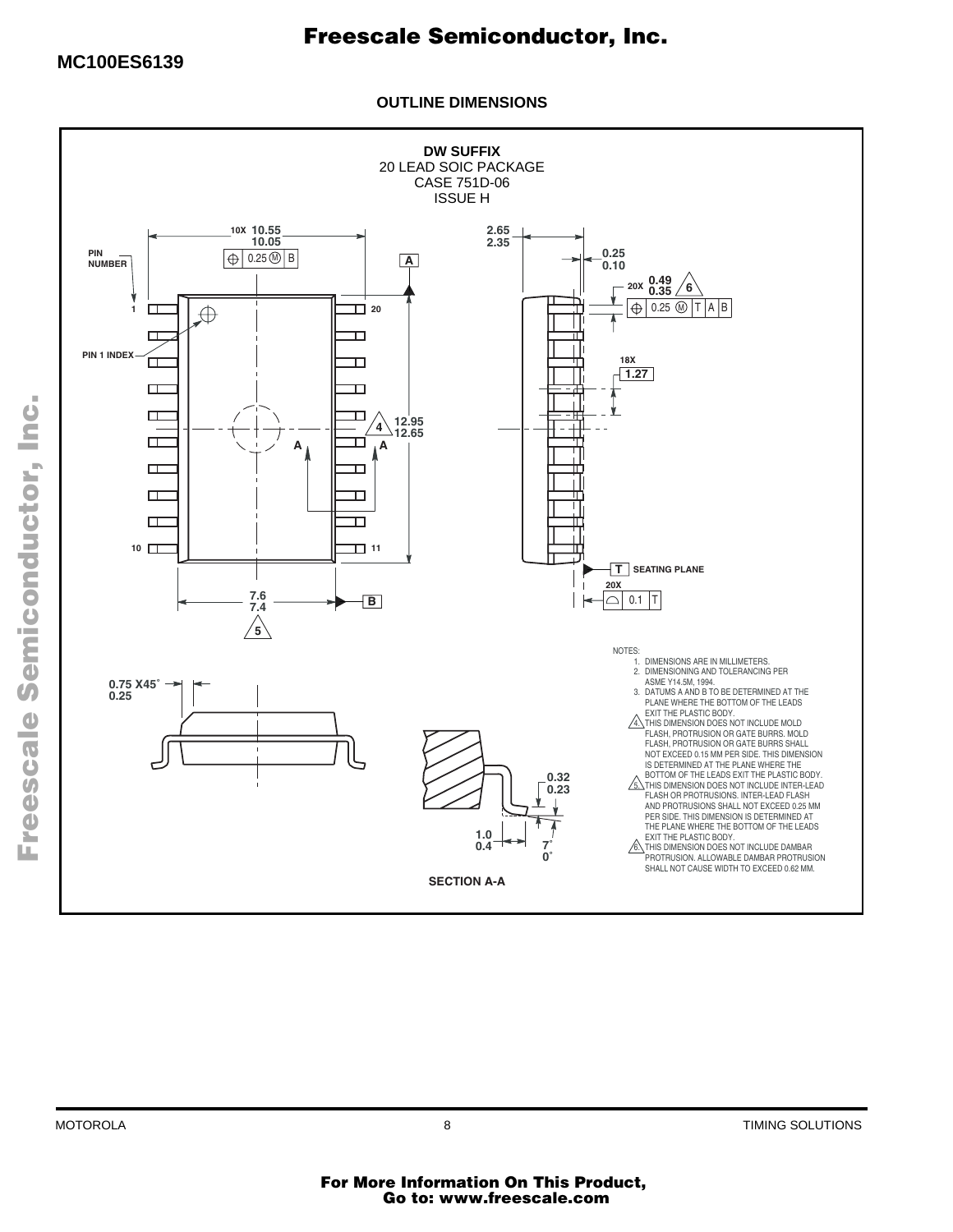**MC100ES6139**

**NOTES**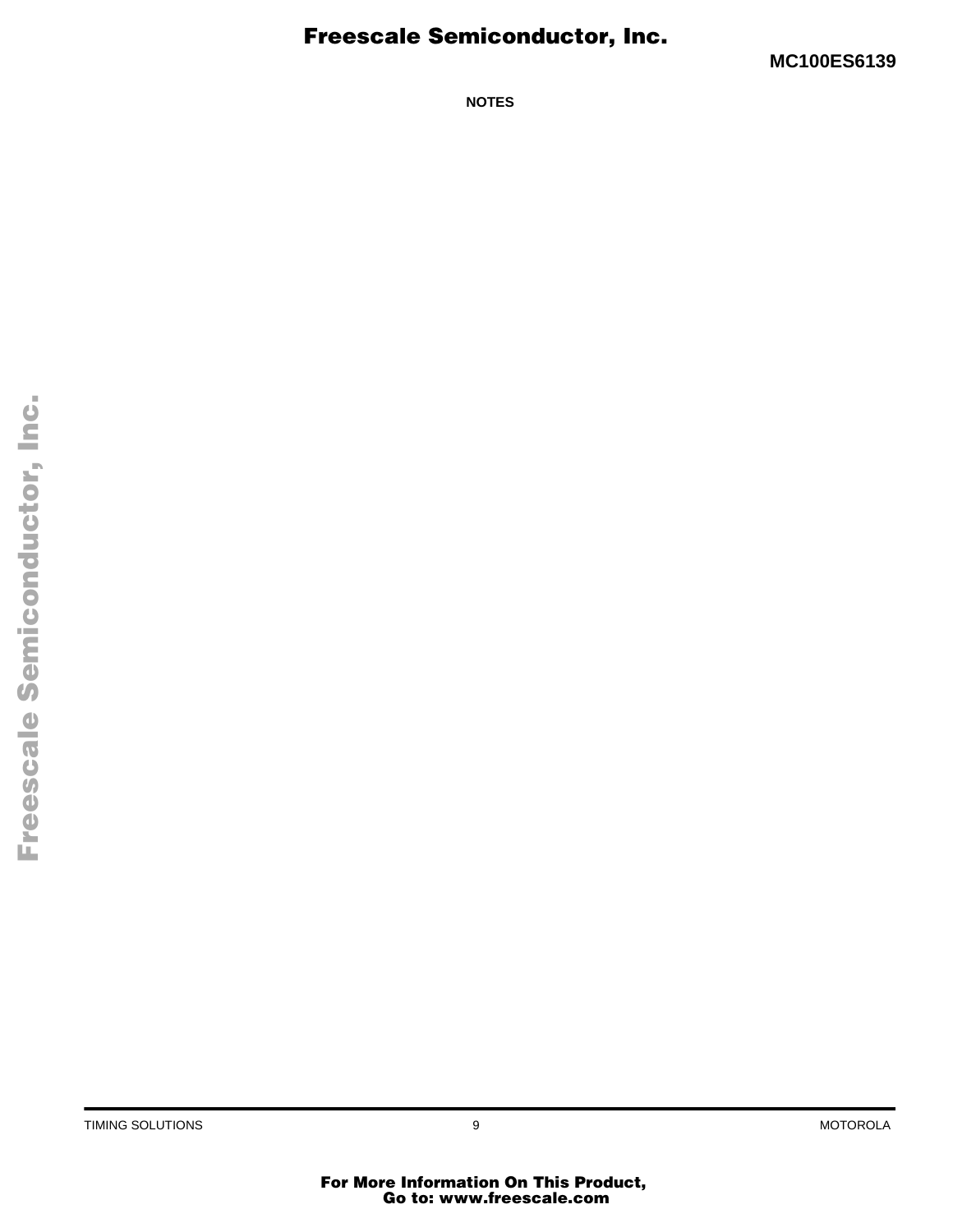**NOTES**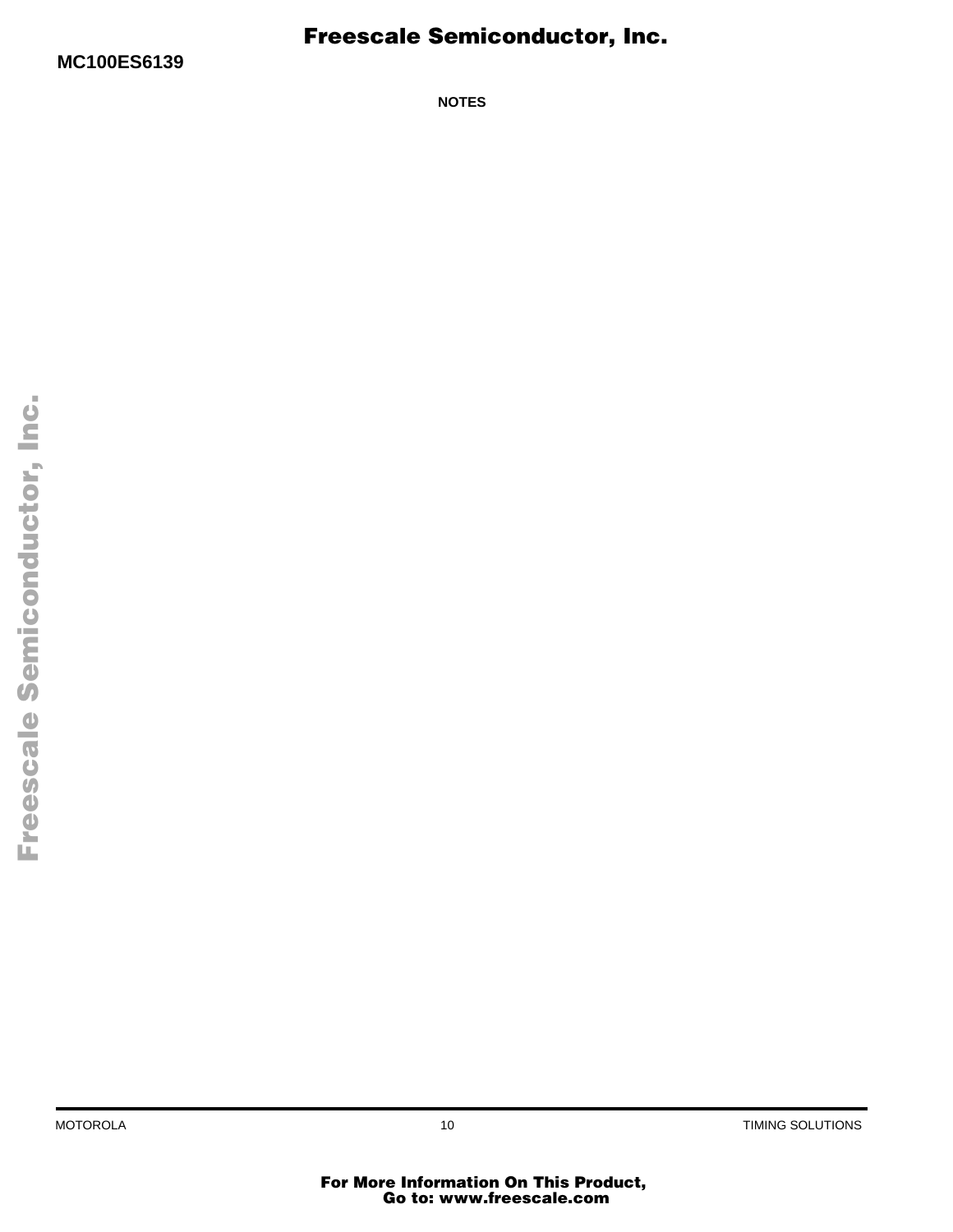**MC100ES6139**

**NOTES**